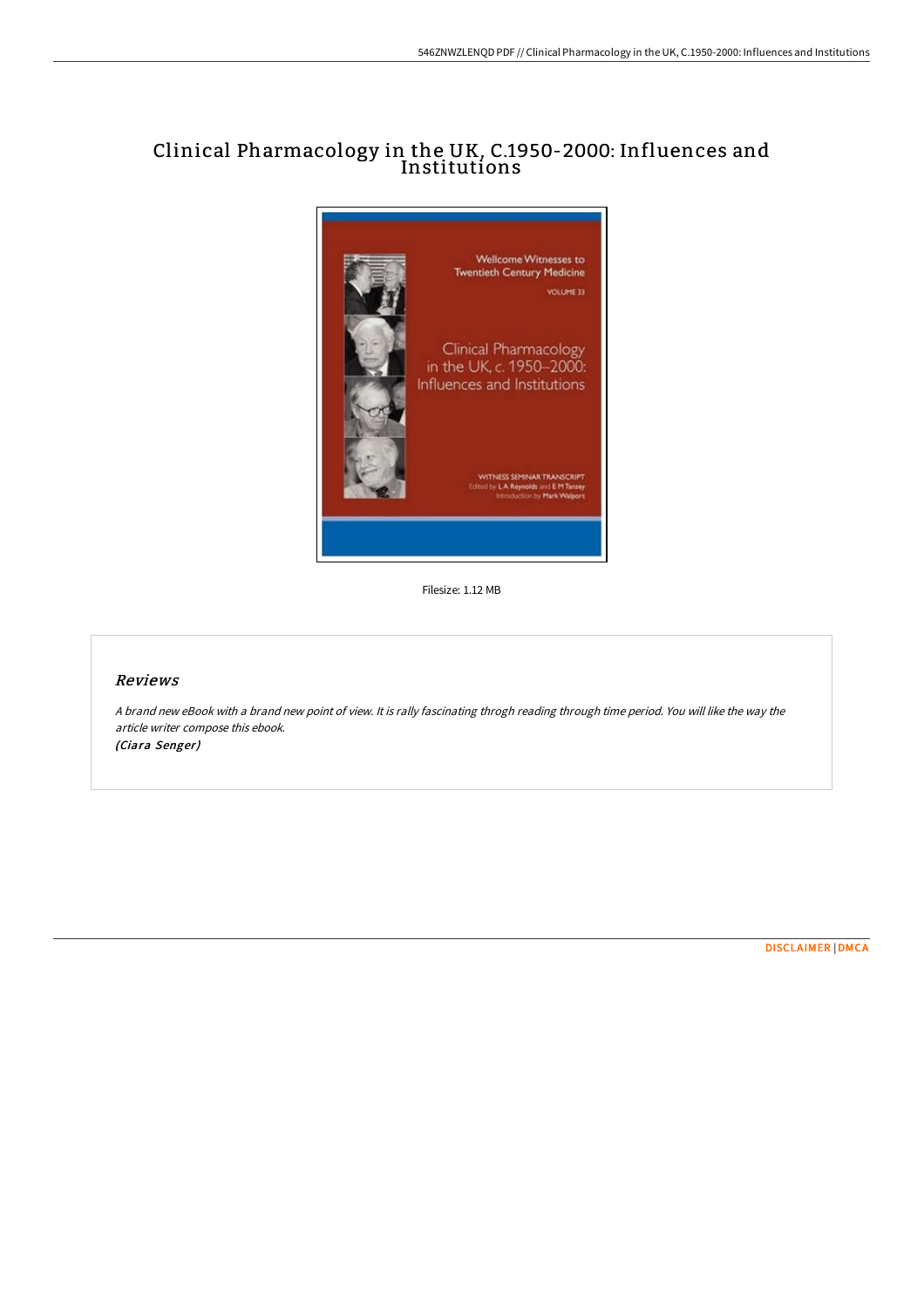## CLINICAL PHARMACOLOGY IN THE UK, C.1950-2000: INFLUENCES AND INSTITUTIONS



To save Clinical Pharmacology in the UK, C.1950-2000: Influences and Institutions eBook, make sure you follow the hyperlink beneath and save the document or have access to other information that are have conjunction with CLINICAL PHARMACOLOGY IN THE UK, C.1950-2000: INFLUENCES AND INSTITUTIONS ebook.

Wellcome Trust Centre for the History of Medicine at UCL, United Kingdom, 2008. Paperback. Book Condition: New. 229 x 188 mm. Language: English . Brand New Book \*\*\*\*\* Print on Demand \*\*\*\*\*.The history of clinical pharmacology in the UK over the last half of the twentieth century is largely untold. Many important new drugs were developed and brought to market in the 1950s and 1960s ensuring the need for more systematic knowledge of drug eFects in humans and also providing new career opportunities in teaching, research and practice. The 30th anniversary of the British Journal of Clinical Pharmacology in 2004 and the 75th anniversary of the British Pharmacological Society in 2006 had prompted reflections from practicing clinical pharmacologists. It was timely, therefore, to bring together clinical pharmacologists and others who have shaped the discipline, to promote historical analysis and debate. Chaired by Professor Rod Flower, the meeting considered such questions as: What was/is clinical pharmacology? Which were the main centres of influence? Who and what were the main drivers? Who became clinical pharmacologists and why? What was the significance of specialized societies, meetings and journals? Participants: Dr Stuart Anderson, Dr Jeffrey Aronson, Professor David Barnett, Dr Linda Beeley, Professor Sir James Black, Professor Morris Brown, Professor Mark Caulfield, Sir Iain Chalmers, Professor Donald Davies, Professor Robin Ferner, Dr Arthur Fowle, Professor Sir Charles George, Professor David Gordon, Professor David Grahame-Smith, Dr Andrew Herxheimer, Dr Kenneth Hunter, Professor Trevor Jones, Professor Desmond Laurence, Professor Denis McDevitt, Professor Walter Nimmo, Professor Michael Orme, Dr Anthony Peck, Professor Laurie Prescott, Professor Brian Prichard, Professor John Reid, Professor James Ritter, Professor Philip Routledge, Professor Tilli Tansey, Professor GeoFrey Tucker, Professor Patrick Vallance, Professor Duncan Vere, Professor Owen Wade, Professor David Webb and Professor Frank Woods.

 $\sqrt{\frac{1}{2}}$ Read Clinical [Pharmacology](http://albedo.media/clinical-pharmacology-in-the-uk-c-1950-2000-infl.html) in the UK, C.1950-2000: Influences and Institutions Online  $\mathbf{H}$ Download PDF Clinical [Pharmacology](http://albedo.media/clinical-pharmacology-in-the-uk-c-1950-2000-infl.html) in the UK, C.1950-2000: Influences and Institutions